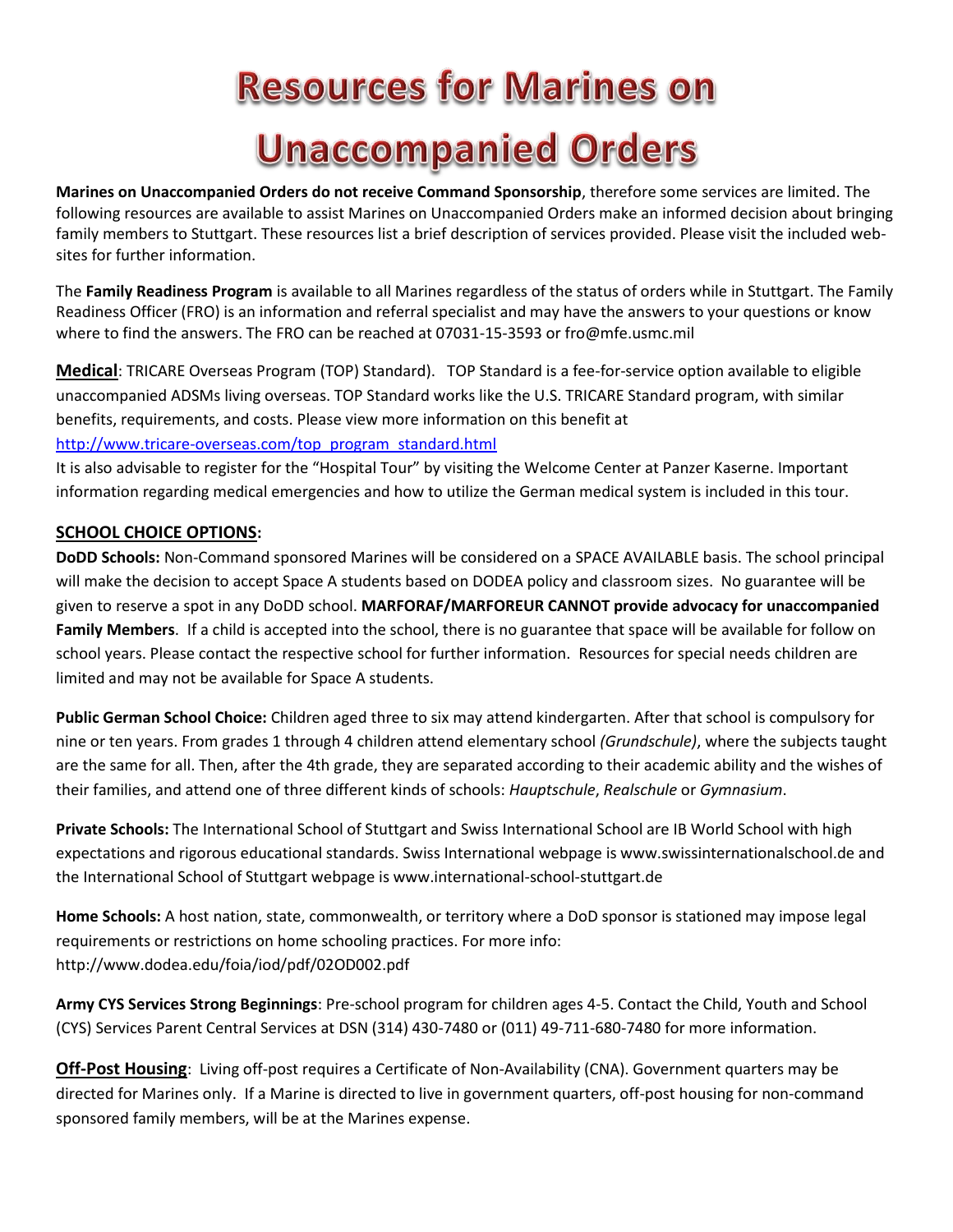Automated Housing Referral Network: Register for AHRN at [http://www.ahrn.com](http://www.ahrn.com/) The site is user friendly and gives a lot of information about the units and also provides some pictures for a first impression. The landlords accept the housing contract rules. There is no finder's fee. Prior to arrival, you can search for housing to get an idea of what's available. The first step is to in-process with the housing office and complete a customer housing routing form. You cannot enter into a rental contract nor can a house "be saved" until you arrive.

ASPEN Consulting: The ASPEN Consulting contractors maintain the content (adding unit information) of AHRN for Stuttgart. ASPEN Consulting is cost free for military and DoD civilians. Aspen Consulting will assist military members with scheduling appointments and accompanying you to your off post housing inspection. They are able to drive military members to three viewing appointments per family. Please do not attempt to locate housing on your own. You could encounter expensive realtor fees that may not be reimbursed.

**Passports:** Marines on orders are eligible for "official" passport for themselves only. Expenses related to Passports for unaccompanied family members are the responsibility of the Marine. Passport applications can be found at [http://travel.state.gov/passport/forms/forms\\_847.html](http://travel.state.gov/passport/forms/forms_847.html)

**Driver's License:** Marines with a CMR are eligible to obtain a U.S. Forces in Germany driver's license. Applicants must bring the following: ID card, Stateside driver license or EU, NATO, German driver license, MAILING ADDRESS (Unit, CMR, Box, APO AE), Corrective lenses if needed (Applicants 65 and above need a certificate "Eye test") and \$ 10.00 check, money order or credit card. Orientation is required prior to testing. TEL.: 431-2007 OR CIV 07031–15–2007

**Value Added Tax (VAT) Forms**: Marines on orders may take advantage of the VAT program. Family members not listed on orders are NOT eligible to use the VAT program. The VAT Program permits US Forces members to make common purchases without paying the Value-Added Tax (VAT), including: Groceries, Clothing, Furniture, Light fixtures, Electronics, Car repairs, Train tickets in Germany, Parts of medical and dental, Cosmetic Surgery, and Vet care. Please check with VAT office on home repairs or upgrades.

VAT forms can be purchased by visiting the VAT office in Bldg. 2915, 3rd Floor, Panzer Kaserne. Please visit [http://www.stuttgart.armymwr.com](http://www.stuttgart.armymwr.com/) for more information on the VAT program and a list of participating businesses.

**Utility Tax Avoidance Program (UTAP):** The finance ministries of the NATO Forces established the (UTAP) Program to allow authorized customers tax-free utilities with participating utility companies. The UTAP program is designed for service members assigned to Europe, or U.S. civilians working for the U.S. Forces and some contractors, provided they are under the Tessa Agreement. Some utilities could fall under additional cost "Nebenkosten", paid directly to the landlord, these costs are not covered by UTAP. UTAP can save you hundreds of dollars annually off your utilities. With UTAP you will save 19% Value Added Tax on Electrical and Gas and 7% on water. You can save up to 11% additional cost per kWh on energy tax. Providing your banking information is a requirement to enter the UTAP program. Please visit the UTAP page a[t http://www.stuttgart.armymwr.com](http://www.stuttgart.armymwr.com/) to download forms.

**Army Community Services** (ACS): Services are ACS are available to all Marines and family Members. When moving into the area, there are a few services offered by ACS that are very beneficial to look into.

Household Goods Lending Closet: When relocating to a new installation, you can borrow basic household goods such as Pots and pans, Dishes, High chairs and car safety seats. This is a temporary loan system, items are expected to be returned in a timely manner and clean. Contact the ACS Relocation Manager at DSN (314) 431-3436/3362 or CIV +49 (0)7031-15-3436/3362 for more information.

Adjusting to My New Country - Culture College offers all in-processing personnel and their Families orientation on the local culture, language, transportation and tourism offerings.